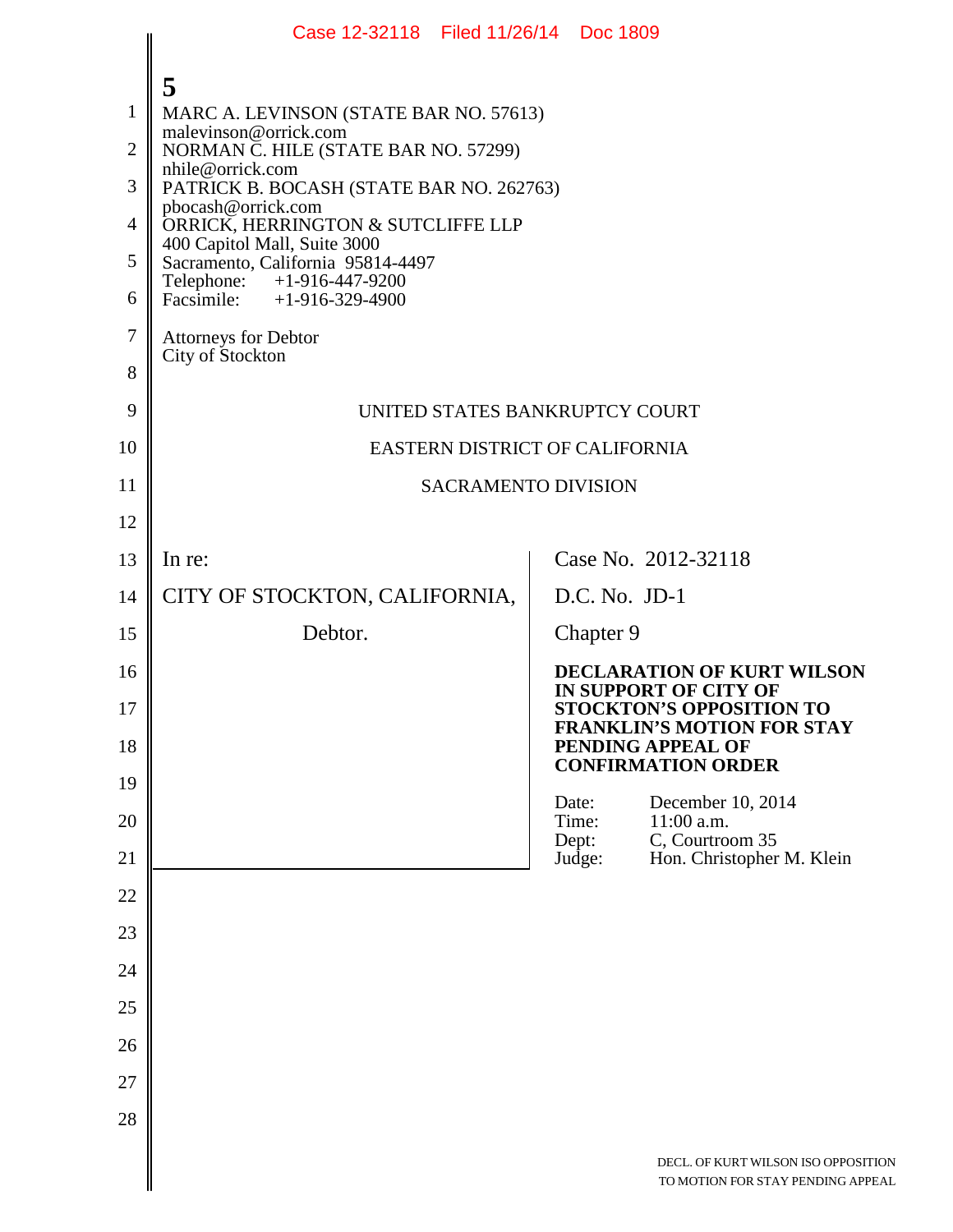I, Kurt Wilson, hereby declare:

1

2 3 4 5 6 7 8 9 10 11 12 1. I am the City Manager of the City of Stockton, California (the "City" or "Stockton"). I make this declaration in support of the City's Opposition To Franklin's Motion For Stay Pending Appeal Of Confirmation Order. I joined the City as a Deputy City Manager in September 2012. My responsibilities in that role included overseeing the operational departments of Community Development, Economic Development, Public Works, and Municipal Utilities. I served as Interim City Manager from November 2013 until late January 2014, when I became City Manager. In my role as City Manager, I serve as the chief administrative officer of the City, in which capacity I manage the City's resources and personnel, with the exceptions of the City Attorney, City Auditor, and City Clerk's offices. My duties include supervising a variety of professional staff with expertise in various disciplines and managing those talents to implement the policy decisions of the Mayor and Council.

13 14 15 16 17 18 19 20 2. Before joining the City, I was City Manager of Ridgecrest, California, and served in local government in both San Bernardino and Rialto. I also served in state government, where I served in two senior executive positions in the Schwarzenegger administration. Additionally, I have an extensive background in the private sector, as a business owner and nonprofit executive. I hold a Bachelor of Science degree in Organizational Management and a Master of Business Administration from University of La Verne, and a Master of Education from California Coast University, as well as several post-graduate certifications from Harvard, UCLA, Berkeley, and various professional organizations.

21 *Harm Caused By A Stay Pending Appeal*

22 23 24 25 26 27 28 3. Whether it's the utility workers and accountants who provide the thankless but necessary services that no one sees, the police officers who shape actual and perceived levels of safety, or the executives who guide every facet of the organization, it's important to maintain and build upon our current levels of experience and expertise in order to become a healthy and fiscally sustainable organization. I need the public to be and feel safe enough to foster an environment where the City's economic development team can attract and retain the businesses that generate the tax revenues that ensures our long-term fiscal health.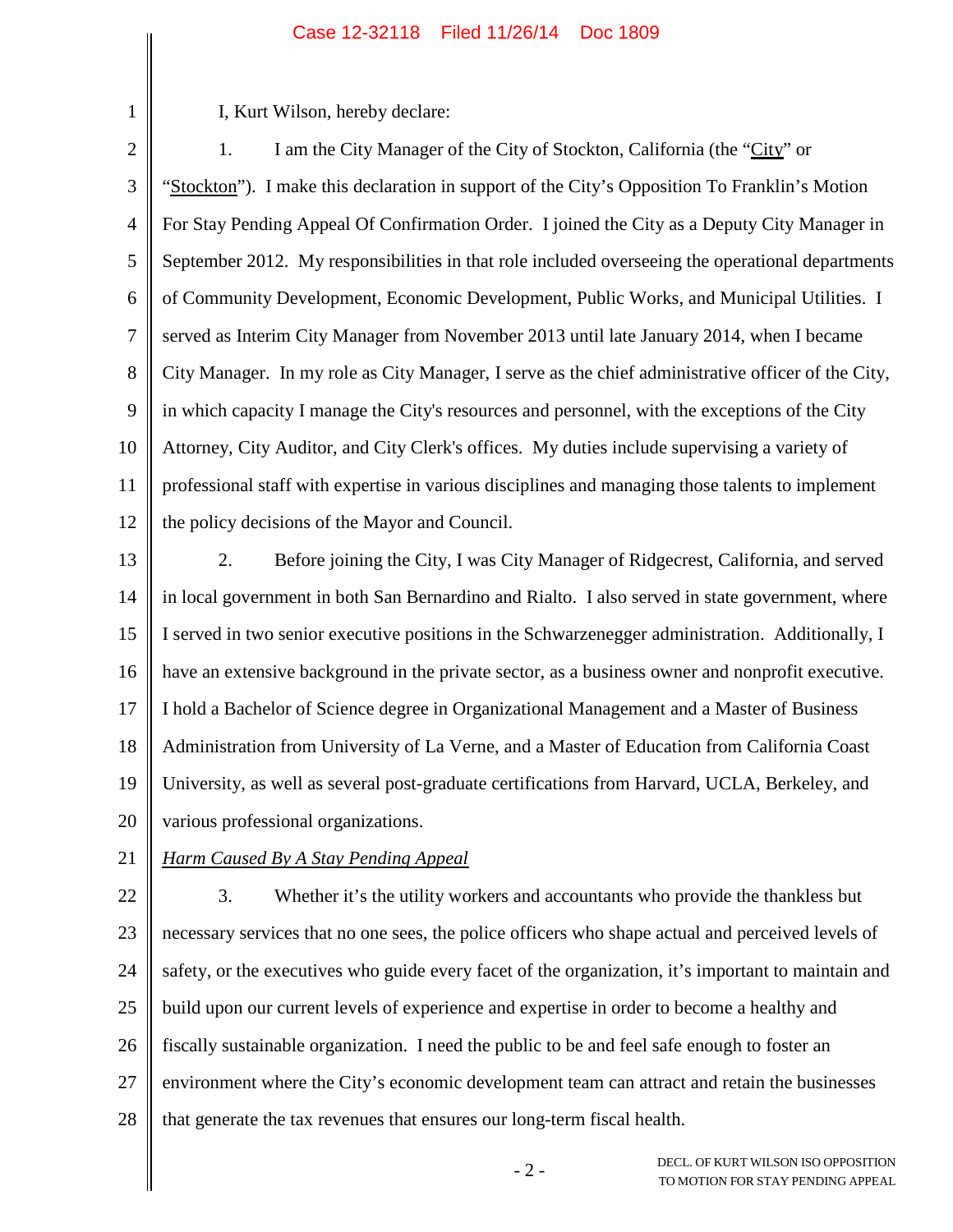1 2 3 4 5 6 7 8 9 10 11 12 13 14 15 16 17 18 19 4. The City is currently in the final stages of developing an Economic Development Strategic Plan designed to maximize our efforts to capture the revenues of development opportunities. This is a seminal factor in our long-term recovery. However, it would be futile to attempt implementation of the plan while we are still in bankruptcy. The development process underlying those increased revenues can be a long and risky process. In order for developers to be willing to make investments, and in order for the City to reap the benefits, timing is an important factor. Today, the national and regional economies are beginning to show strong signs of growth which makes it the optimal time for developers to begin new investments. If forced to endure the time and uncertainty of a delay in resolving the bankruptcy process, developers will be less willing to risk new investment in Stockton. Waiting for a year or years for resolution of the bankruptcy case could jeopardize these investments, as the level of risk to developers will increase as they perceive the recovery stage of the economic cycle winding down and the next economic downturn approaching. This would deprive the City of the tax revenues that come from those developments and those losses are neither easily remedied nor replaced. Stockton has a heightened sensitivity to the timing of financial transactions because the timing of past transactions was a contributing factor in the last fiscal crisis. In one example, the CalPERS investment losses of the great recession occurred shortly after Stockton issued its Pension Obligation Bonds. This negated the benefits of those bonds and ended up being a costly transaction for the City.

20 21 22 23 5. I also need to maintain a financial team that, unlike its predecessors, keeps timely and accurate records and develops the tools to monitor fiscal trends and raise early red flags to spur early corrective action. I'm not sure I can accomplish that with the renewed anxiety and uncertainty that would come from a stay that could last a year, or even two or three years.

24 25 26 27 28 6. Beginning with the pre-bankruptcy process, Stockton has endured, and persevered, through the most difficult time of her 165-year history. That was possible because many employees answered the call to do more with less and to push themselves to their limits in order to benefit the organization. That heroic effort was necessary but is not sustainable. Our trajectory is good but, at this moment in time, we are operating on adrenaline and remain a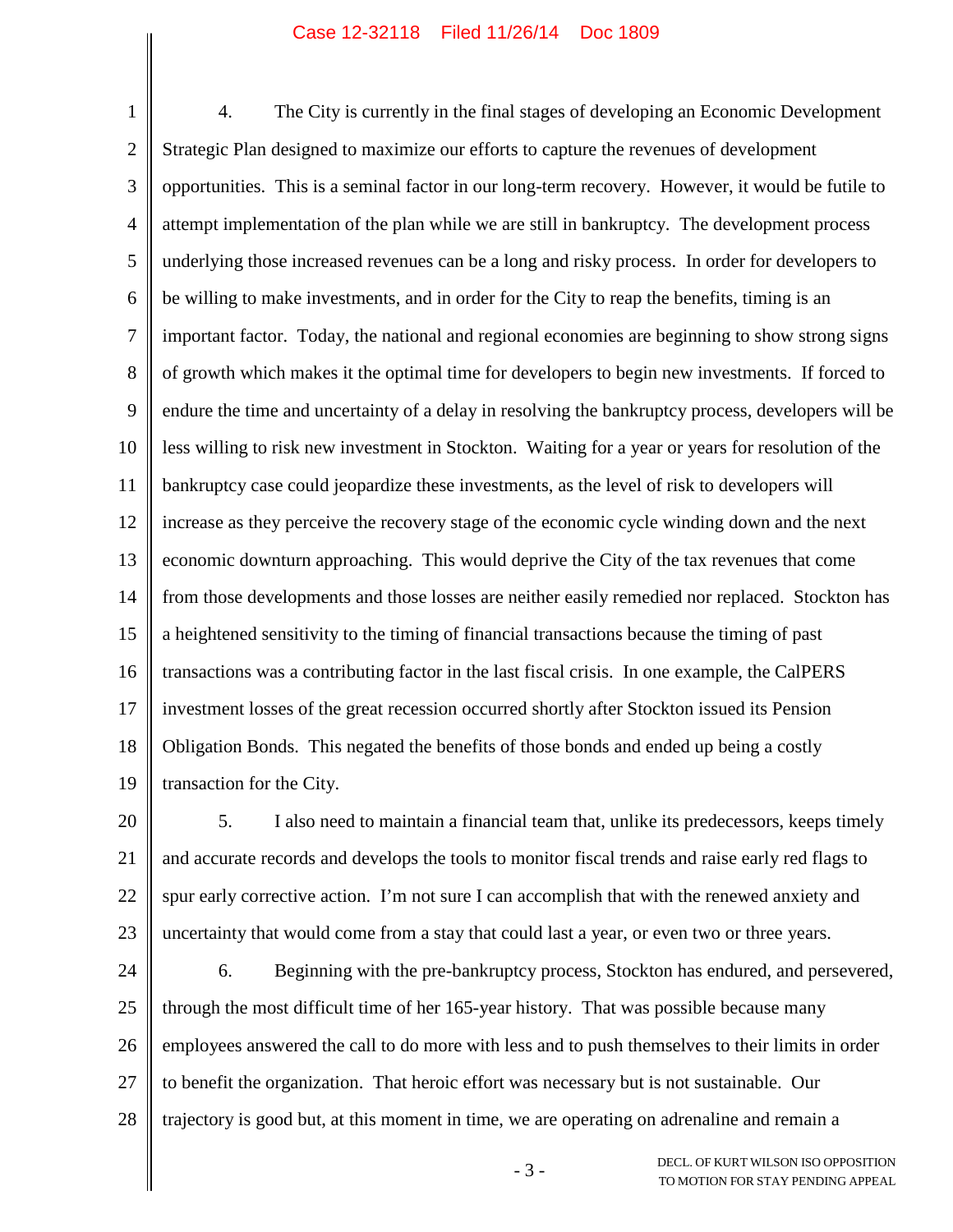1

2 3 4 5 weakened organization of marginal but increasing health. In order to solidify our foundation as a healthy organization with perpetual financial stability, we must continue our recent progress in our core behind-the-scenes functions as well as make major strides in finance, public safety, and economic development. This is only possible with stellar leadership from the new executive management team and the dedicated competence of the front line employees.

6 7 8 9 10 11 12 13 14 15 7. Any delay in the implementation of the plan of adjustment will inject a new wave of anxiety and uncertainty into an already fragile existing and potential workforce. In the case of a stay, I have strong concerns about the City's ability to retain those same executives and the ability to retain and attract high-quality employees in front line areas like law enforcement, fiscal services, and public utilities. As Police Chief Eric Jones has explained, the bankruptcy has had a profound negative impact on the retention and recruitment of police officers. The same principles apply in other areas of the organization and continue to leave us struggling in areas like accounting, human resources, water, and wastewater operations. For example, our new water treatment plant remained shuttered much of this year because of our inability to retain and recruit qualified personnel in the midst of the uncertainty of bankruptcy.

16 17 18 19 20 21 22 23 24 25 26 27 28 8. My executive team consists primarily of Department Heads who took the reins during the City's financial crisis. This means they came for the specific purpose of helping to guide the City through the bankruptcy process with the understanding that fixing the City would be the highlight of their professional careers. That potential reward has to date outweighed the risk of working for a bankrupt city, considering that the post-bankruptcy environment promises an opportunity to provide quality public service in a calm, stable environment. That level of risk would increase with the prospect of adding the time and uncertainty of a stay. When the risk outweighs the reward, the City and I lose people. They are exceptionally qualified and dedicated public servants who took personal and professional risks to lead Stockton during such a difficult time. The City's positive outcomes are a direct result of their contributions. Throughout this process they have also become adept at identifying and resolving the various forms of insolvency (budget, service-delivery, long-range, and cash). The completion of the plan confirmation process was an important milestone not only for the City, but also for the Department Heads,